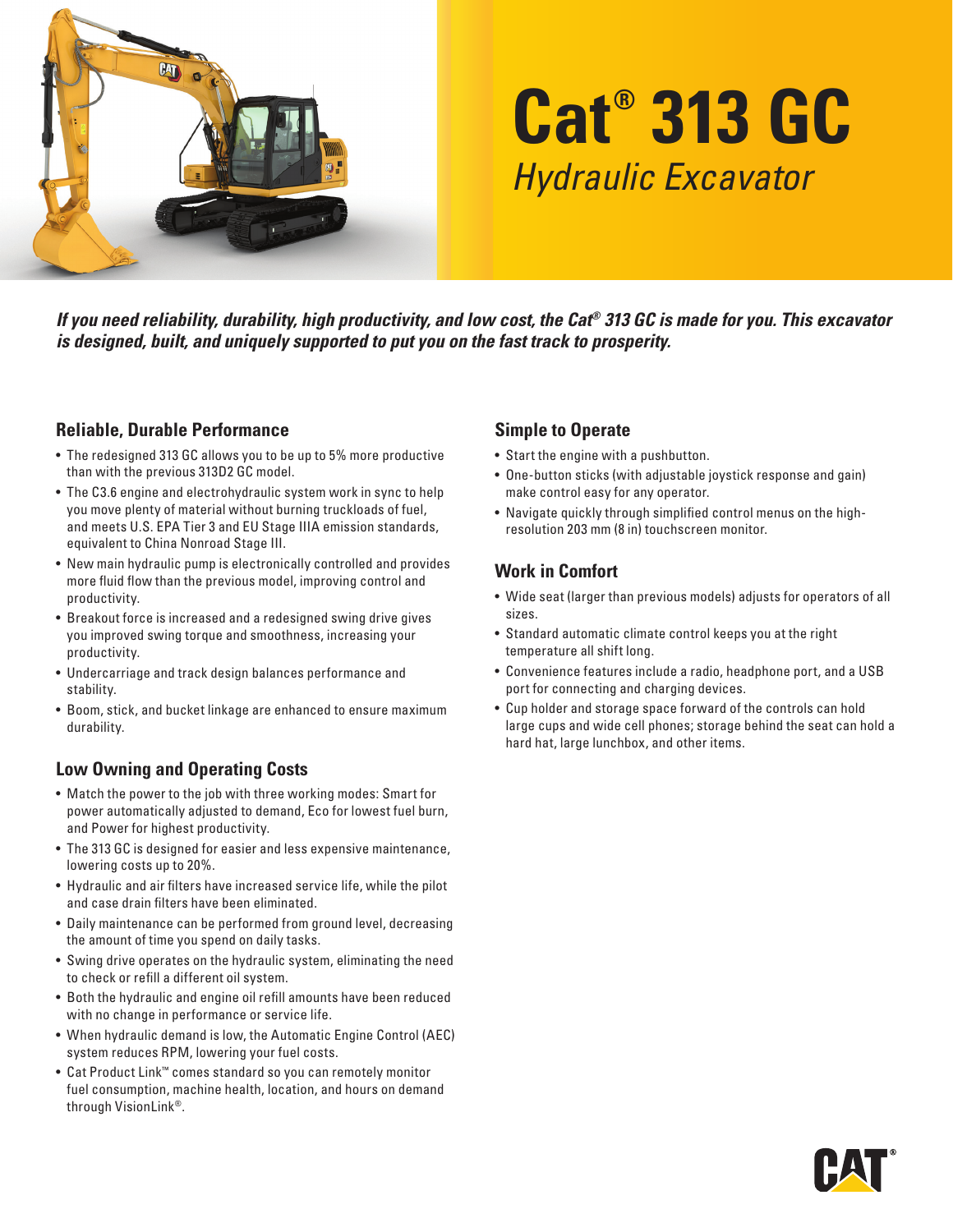#### **Easy to Maintain**

- Nearly all major mechanical components are accessed from the ground or the service platform.
- Radiator screens can be removed easily, are simple to clean, and keep the radiators free of small debris that can be difficult to remove, such as grass clippings.
- Engine compartment is easily accessed from the service platform; fluid caps and gauges are easily reached, and an automatic tensioner ensures you will never need to make belt adjustments.
- Cat technology helps you monitor your machine, and the Caterpillar service network helps you maximize uptime.

#### **Enhanced Safety**

- Access daily maintenance points from ground level no climbing necessary.
- Emergency engine and electrical shut offs are also at ground level.
- Handrails meet ISO 2867:2011 requirements; steps and platforms use anti-skid plates with countersunk bolts to prevent slipping and tripping.
- Operator can exit in an emergency through either the rear window or the steel top hatch.
- New cab has larger windows and smaller cab posts, providing excellent visibility into the trench and in every direction.
- Bright exterior LED lights and an optional rearview camera ensure you have total visibility on the jobsite.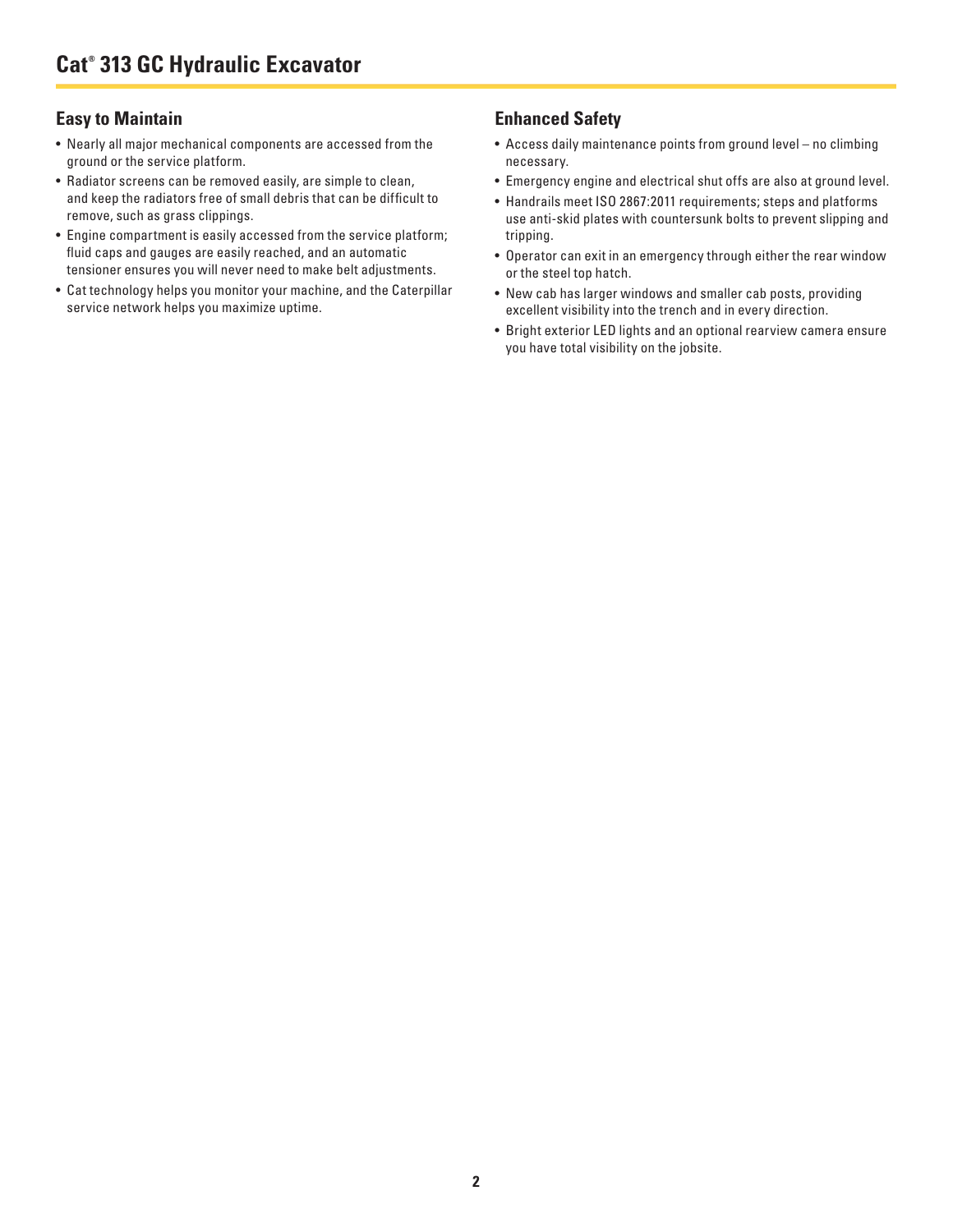# **Standard and Optional Equipment**

Standard and optional equipment may vary. Consult your Cat dealer for details.

|                                                        | <b>Standard</b> | <b>Optional</b> |
|--------------------------------------------------------|-----------------|-----------------|
| <b>BOOM AND STICKS</b>                                 |                 |                 |
| 4.65 m (15'3") Reach boom                              | ✓               |                 |
| 2.5 m (8'2") Reach stick                               |                 |                 |
| 3.0 m (9'8") Reach stick <sup>1</sup>                  |                 |                 |
| <b>CAB</b>                                             |                 |                 |
| Sound suppressed with viscous mounts                   | ✓               |                 |
| High-resolution 203 mm (8") LCD<br>touchscreen monitor |                 |                 |
| Mechanically adjustable seat with<br>headrest          |                 |                 |
| Automatic bi-level air conditioner                     | ✓               |                 |
| Keyless push-to-start engine control                   |                 |                 |
| Floor-mounted adjustable consoles                      | ✓               |                 |
| 1-button joystick                                      |                 |                 |
| AM/FM radio with USB and aux port                      | ✓               |                 |
| 24V DC outlet                                          | ✓               |                 |
| Cup holder and storage compartments                    | ✓               |                 |
| 70/30 tempered glass windshield                        | ✓               |                 |
| Upper radial wiper with washer                         | ✓               |                 |
| Openable steel hatch                                   |                 |                 |
| Dome light                                             |                 |                 |
| Washable floor mat                                     | ✓               |                 |
| <b>CAT TECHNOLOGY</b>                                  |                 |                 |
| <b>Cat Product Link</b>                                |                 |                 |
| <b>ELECTRICAL SYSTEM</b>                               |                 |                 |
| 750 CCA maintenance-free batteries (x2)                |                 |                 |
| Electrical disconnect switch                           |                 |                 |
| LED left-side boom and chassis lights                  |                 |                 |
| LED right-side boom light <sup>1</sup>                 |                 |                 |
| LED cab light                                          |                 |                 |
| <b>ENGINE</b>                                          |                 |                 |
| Three selectable modes: Power, Smart, Eco              | ✓               |                 |
| 52°C (125°F) high-ambient cooling                      |                 |                 |
| capability                                             |                 |                 |
| -18°C (0°F) cold start capability <sup>2</sup>         |                 |                 |
| -25°C (-13°F) cold start capability <sup>3</sup>       |                 |                 |
| Biodiesel capability up to B20                         | ✓               |                 |
| Electric fuel priming pump                             |                 |                 |
| Two-stage fuel filtration system                       |                 |                 |
| Sealed double-element air filter with<br>precleaner    |                 |                 |

| <b>Standard</b> | <b>Optional</b> |                                                            | <b>Standard</b> | <b>Optional</b> |
|-----------------|-----------------|------------------------------------------------------------|-----------------|-----------------|
|                 |                 | <b>HYDRAULIC SYSTEM</b>                                    |                 |                 |
| ✓               |                 | Electronic main control valve                              | ✓               |                 |
|                 | ✓               | Electronic control pump                                    | ✓               |                 |
|                 |                 | Boom and stick regeneration circuits                       | ✓               |                 |
|                 |                 | Automatic hydraulic oil warm up                            | ✓               |                 |
|                 |                 | Automatic two-speed travel                                 | ✓               |                 |
|                 |                 | <b>Hammer lines</b>                                        |                 |                 |
|                 |                 | Hammer floor pedal kit                                     |                 |                 |
|                 |                 | High performance hydraulic return filter                   | ✓               |                 |
| ✓               |                 | <b>SAFETY AND SECURITY</b>                                 |                 |                 |
| ✓               |                 | Anti-skid plating with countersunk bolts                   | ✓               |                 |
| ✓               |                 | Handrail and handhold                                      |                 |                 |
| ✓               |                 | Lockable external tool/storage box                         | ✓               |                 |
| ✓               |                 | Mirror package                                             | ✓               |                 |
| $\checkmark$    |                 | Rearview camera                                            |                 | ✓               |
| ✓               |                 | Signaling/warning horn                                     | ✓               |                 |
| ✓               |                 | Hydraulic lockout lever                                    | ✓               |                 |
| ✓               |                 | <b>SERVICE AND MAINTENANCE</b>                             |                 |                 |
| ✓               |                 | <b>Grouped location of filters</b>                         | ✓               |                 |
| ✓               |                 | Radiator screen                                            |                 |                 |
|                 |                 | S•O•S <sup>SM</sup> sampling ports                         |                 |                 |
| ✓               |                 | <b>UNDERCARRIAGE AND STRUCTURES</b>                        |                 |                 |
| ✓               |                 | 500 mm (20") triple grouser shoes                          |                 |                 |
|                 |                 | 600 mm (24") triple grouser shoes <sup>1</sup>             |                 |                 |
| ✓               |                 | 700 mm (28") triple grouser shoes with                     |                 |                 |
| ✓               |                 | additional steps <sup>4</sup>                              |                 |                 |
| ✓               |                 | 770 mm (30") triple grouser shoes with                     |                 |                 |
|                 | ✓               | additional steps <sup>4</sup>                              | ✓               |                 |
| ✓               |                 | Center track guiding guard<br>Grease lubricated track link | ✓               |                 |
|                 |                 |                                                            | ✓               |                 |
|                 |                 | <b>Bottom</b> guards                                       |                 |                 |
| ✓               |                 | Travel motor guards                                        | ✓               |                 |
|                 |                 | 2.25 mt (4,960 lb) counterweight                           | ✓               |                 |
|                 |                 | Tie-down points                                            | ✓               |                 |

1All regions except Hong Kong and Taiwan

2All regions except CIS

3CIS and Africa, Middle East only

4 All regions except Hong Kong, Taiwan, and Africa, Middle East